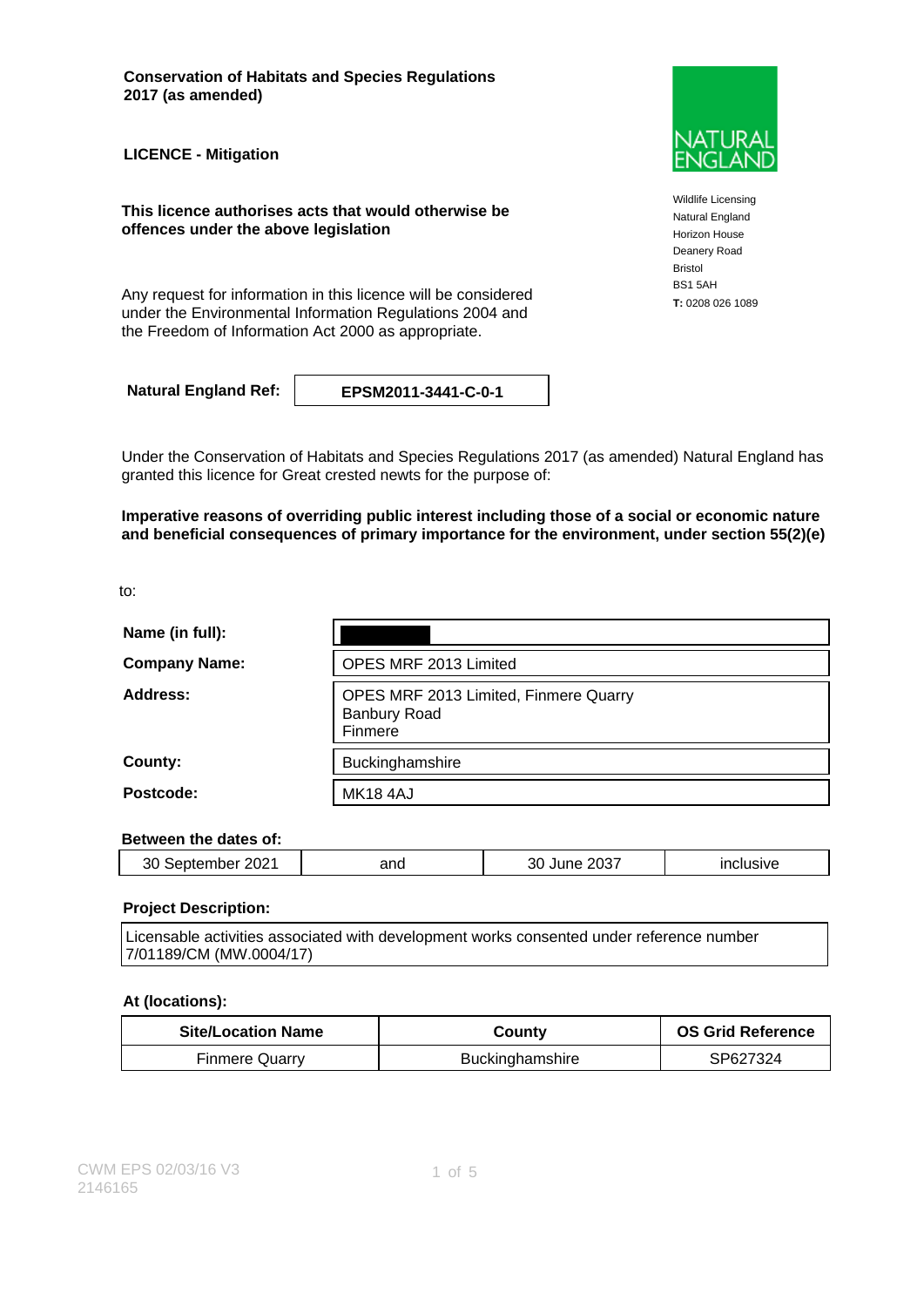### **For the following Species; activities and methods:**

| <b>Species Common Name</b><br>(Taxonomic Name) | <b>Activity</b>                                                                    | <b>Method</b>                                                                                                                                                                                           |
|------------------------------------------------|------------------------------------------------------------------------------------|---------------------------------------------------------------------------------------------------------------------------------------------------------------------------------------------------------|
| Great crested newt<br>(Triturus cristatus)     | Capture; Destroy<br>breeding site; Destroy<br>resting place; Disturb;<br>Transport | Bottle trapping; By hand; Destructive<br>search; Draining down and destruction of<br>ponds; Exclusion by temporary amphibian<br>fencing; Hand search; Netting; Night /<br>torch searching; Refugia only |

### **For the following licensable activities and maximum numbers:**

| <b>Licensable Activity</b> | <b>Permitted Species</b><br><b>Common Name</b> | <b>Maximum Number</b>                   |
|----------------------------|------------------------------------------------|-----------------------------------------|
| Capture                    | Great crested newt                             | 1300                                    |
| Destroy breeding site      | Great crested newt                             | See Additional Condition for<br>details |
| Destroy resting place      | Great crested newt                             | See Additional Condition for<br>details |
| Disturb                    | Great crested newt                             | Not Specified                           |
| Transport                  | Great crested newt                             | 1300                                    |

# **PLEASE NOTE**

The maximum number(s) stated in the above table refers to the maximum number of individuals of the stated species that can be captured or transported under the terms of this licence and the maximum number/s of resting places or breeding sites that can be damaged or destroyed under this licence (if applicable). Maximum numbers cannot be specified and do not apply to disturbance activities. Where applicable, please also refer to the special conditions outlined in your licence Annex for further details on how this/these maximum number(s) applies/apply to the activities permitted under your licence.

**This licence is granted subject to the licensee, including servants and named agents, adhering to the conditions and notes specified below and to the activities agreed in the Method Statement, or Annex and Work Schedule, between the licensee and Natural England. The Method Statement, or Annex, for the mitigation scheme is appended to this licence. The following person is authorised to act on behalf of the licensee:**

| <b>Consultant Name:</b> |                                                               |
|-------------------------|---------------------------------------------------------------|
|                         | 1, Allenby Business Village<br><b>Crofton Road</b><br>Lincoln |
| County:                 | Lincolnshire                                                  |
| Postcode:               | LN3 4NL                                                       |
|                         |                                                               |
|                         |                                                               |

CWM EPS 02/03/16 V3 2146165

**Signature: Date: Date:** 30 September 2021

2 of 5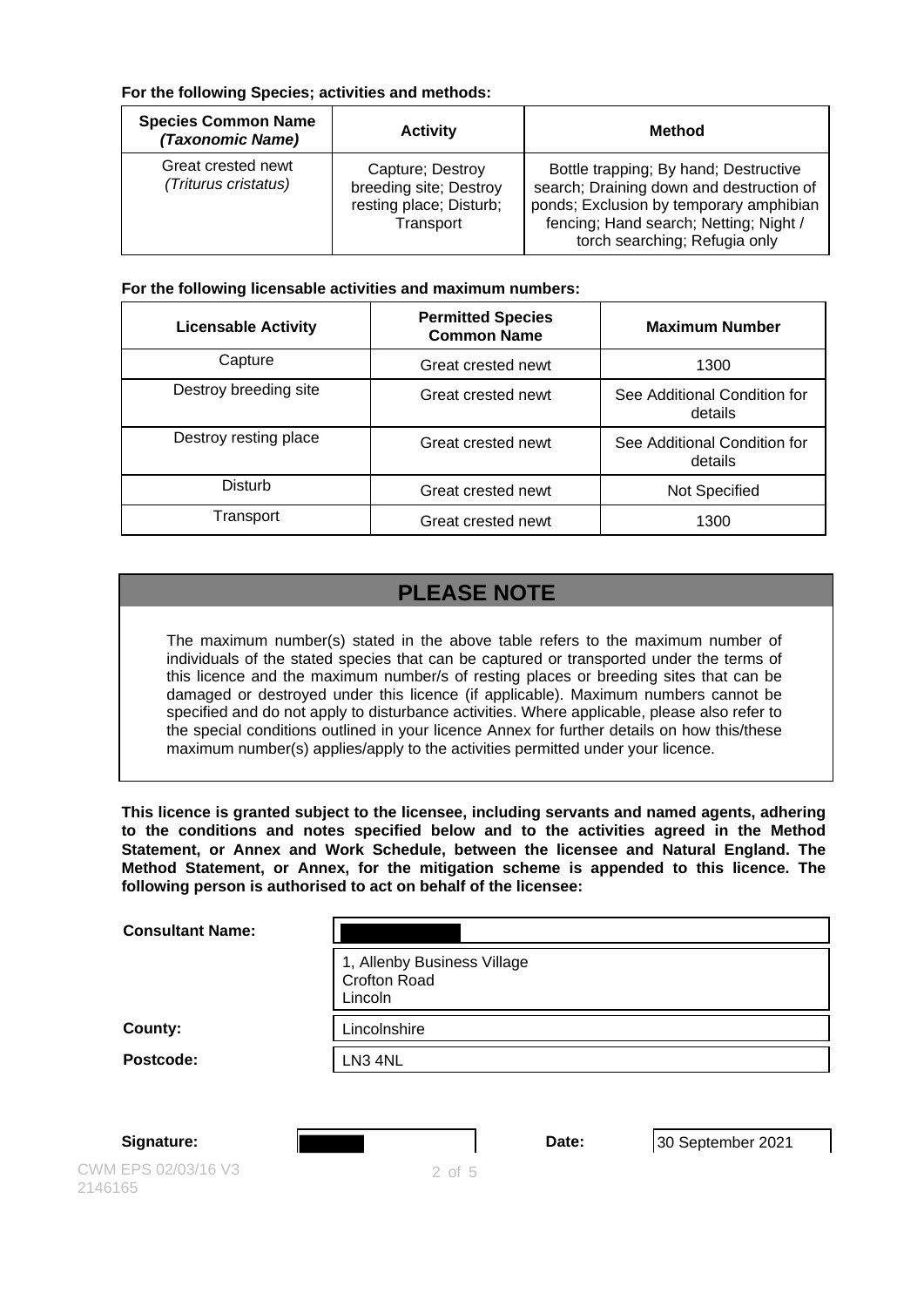### **WARNING**

- **This licence authorises acts that would otherwise be offences under the Conservation of Habitats and Species Regulations 2017 (as amended). Any departure from the conditions relating to this licence may be an offence under that legislation;**
- **This licence conveys no authority for actions prohibited by any other legislation;**
- **This licence can be modified or revoked at any time by Natural England, but this will not be done unless there are good reasons for doing so. The licence is likely to be revoked immediately if it is discovered that false information had been provided which resulted in the issue of the licence.**
- **Bodies corporate and their directors/secretaries are liable for offences under the Conservation of Habitats and Species Regulations 2017 (as amended).**

## **LICENCE CONDITIONS**

- 1. The licensee is responsible for ensuring that operations comply with all terms and conditions of the licence.
- 2. While engaged in the activities to which this licence applies the licensee shall make a copy of the licence (including any Annex and Work Schedule if applicable) available for inspection on each site where the activities are taking place and shall produce it on demand to any constable or an officer of Natural England.
- 3. No agent of the licensee shall carry out any of the activities to which this licence (including any Annex and Work Schedule if applicable) applies unless authorised in writing by the licensee, appointing them the licensee's agent. The agent shall make a copy of the authorisation available for and shall produce it on demand to any constable or officer of Natural England.
- 4. The licensee must submit a written report of actions taken under the licence (including any Annex and Work Schedule if applicable), even if no action is taken, and send it to the Natural England officer at the address shown at the top of the report form, to arrive not later than 14 days (two weeks) after the expiry of the licence. Failure to make reports may result in the licence being revoked and/or the refusal to grant subsequent licences. Please note some licences may have additional reporting requirements specified in an attached Annex.
- 5. It is a condition of the licence (including any Annex and Work Schedule if applicable) that any post development monitoring data (e.g. survey data and habitat assessment) including nil returns are submitted to Natural England to arrive no later than 14 days (two weeks) after the expiry of the licence or as specified in any Annex. Post development survey data (except nil returns) must also be sent to the relevant Local Biological Records centre within this time period.
- 6. A person authorised by the licensee shall provide him/her with such information as is within his/ her knowledge and is necessary for the report, which the licensee is required to make to Natural England.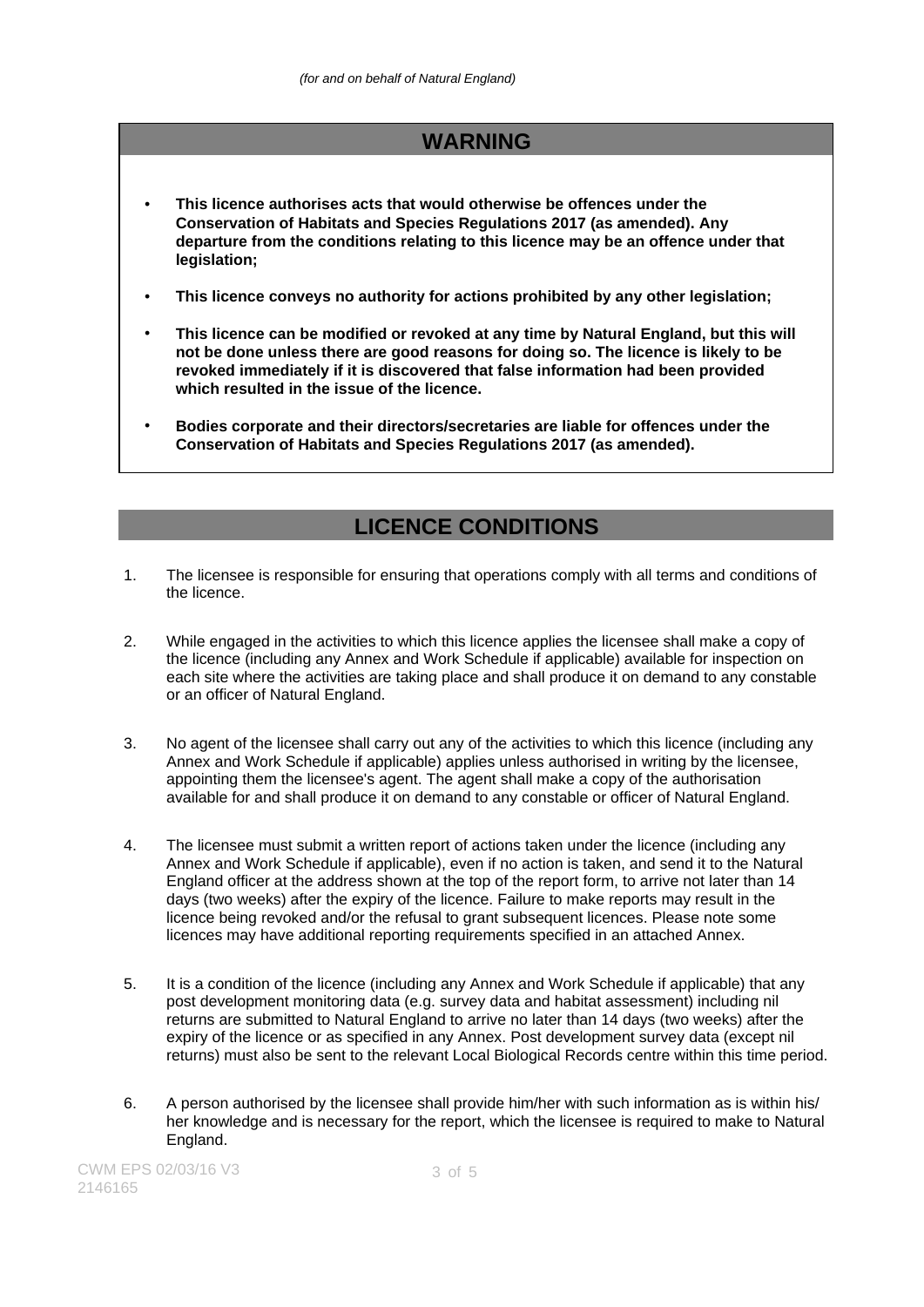# **LICENCE CONDITIONS**

- 7. The licensee shall permit an officer of Natural England, accompanied by such persons as he/ she considers necessary for the purpose, on production of his/her identification on demand, reasonable access to the site for monitoring purposes and to be present during any operations carried out under the authority of this licence for the purpose of ascertaining whether the conditions of this licence are being, or have been, complied with. The licensee shall give all reasonable assistance to an officer of Natural England and any persons accompanying him/her.
- 8. The licensee, including servants and named agents, must adhere to the activities; the licensable methods; the numbers per species (if relevant) and the timescales agreed between the Licensee and Natural England in the Method Statement or, if applicable, in the Annex and Work Schedule attached to the licence.
- 9. All activities authorised by this licence, and all equipment used in connection herewith shall be carried out, constructed and maintained (as the case may be) so as to avoid cruelty, unnecessary injury or distress to any species covered by this licence.
- 10. Methods used in connection with the execution of this licence must comply with the relevant published mitigation guidelines, unless otherwise agreed with Natural England.
- 11. Good practice and reasonable avoidance measures must be followed at all times.
- 12. All records are to be made available for inspection at any reasonable time by Natural England.
- 13. The licensee and named ecologist are responsible for all activities of the persons they have appointed in connection with this licence.
- 14. The ecologist named on the licence is authorised to appoint such persons in writing to enable them to handle Great crested newts for the specific task of relocating animals from pitfall traps and/or artificial refugia (e.g. carpet tiles) either to the opposite side of the exclusion fencing or to the receptor site, as appropriate. Those appointed persons will be classed as assistants and will only be covered by this licence if they have received appropriate training which includes the handling and welfare of the species. Such persons, who may be site staff or field workers are not required to hold individual Great crested newt licences and may work unsupervised. Persons appointed as assistants by the ecologist named on this licence will be required to produce on demand their written authorisation to a police constable or an officer of Natural England.
- 15. It is a condition of this licence that you must have obtained prior consent from all landowners and/or occupiers before commencing any activities that are authorised by this licence.

### Additional Condition(s):

AC01 Special conditions apply to this mitigation licence that are in addition to the standard licence conditions listed above. These are detailed within the attached Annex and all persons acting under this licence must ensure that operations comply with all these terms and conditions (including any Annex and work schedule if applicable).